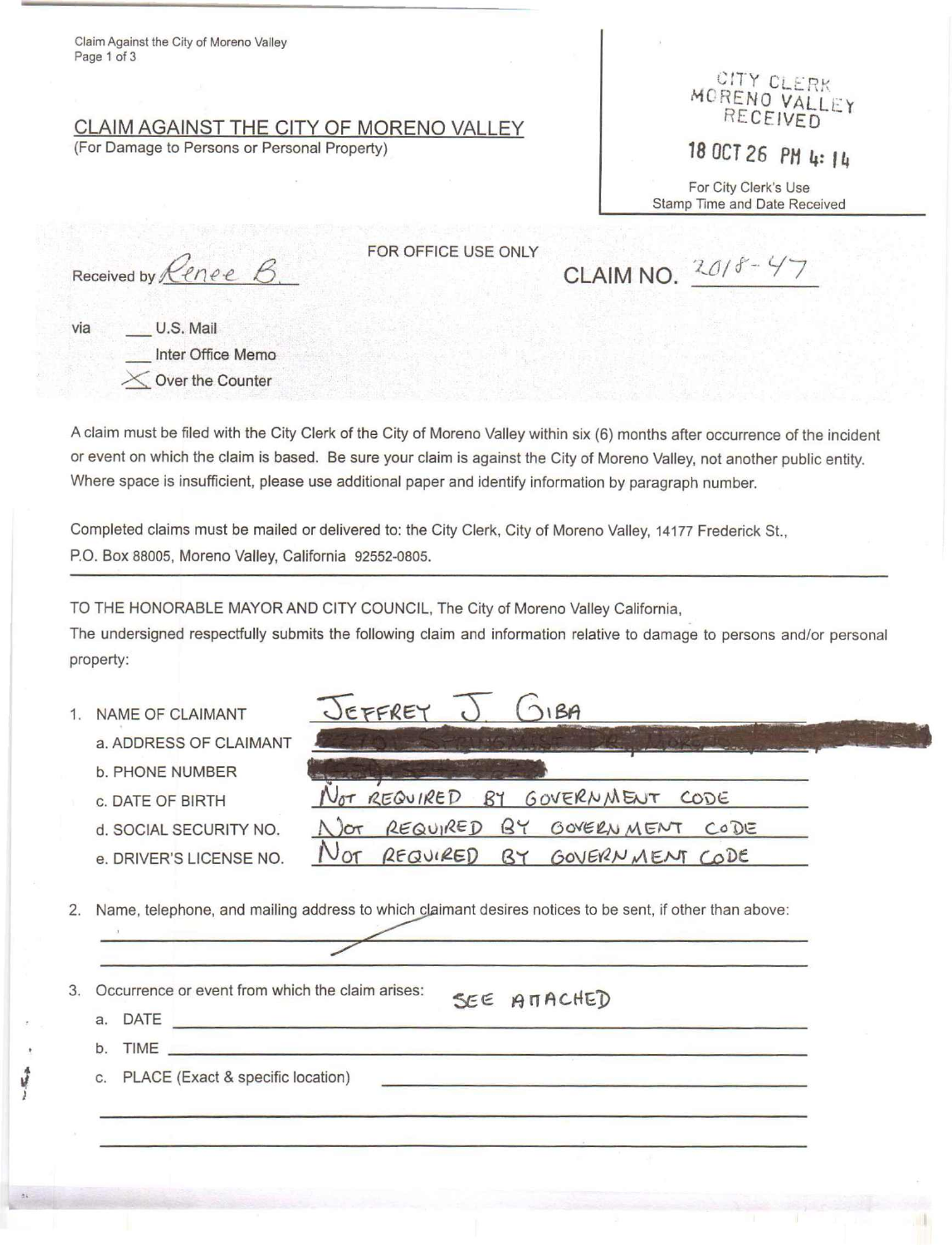Claim Against the City of Moreno Valley Page 2 of 3

> d. How and under what circumstances did damage or injury occur? Specify the particular occurrence, event, act, or omission you claim caused the injury or damage (use additional paper if necessary).

 $SEE$   $ATHCHED$ . <u> 1980 - John Stein, Amerikaansk politiker (</u>† 1980) e. What particular action by the City, or its employees, caused the alleged damage or injury? SEE ATTACHED <u> 1980 - Jan James James Jan James James Jan James James Jan James James Jan James James Jan James James James Ja</u> 4. A general description of the indebtedness, obligation, injury, damage or loss incurred so far as it may be known at the time of presentation of the claim. If there were no injuries, state "no injuries". SEE ATTACHED.

5. Give the name(s)of the City employee(s) causing the damage or injury. If unknown, provide whatever information is available which might identify the person responsible.

| SEE ATTACHED.                                        |  |  |  |  |
|------------------------------------------------------|--|--|--|--|
| MAJORITY BLOC OF CITY COUNCIL INCLUDES MAYOR YXSTIAN |  |  |  |  |
| GUSTIEREZ, VICTORIA BACA, AND ULISES CABRERA         |  |  |  |  |

6. Name and address of any other person(s) injured:

SEE ATTACHED.

7. Name and address of the owner of any damaged property:

SEE AMACHED.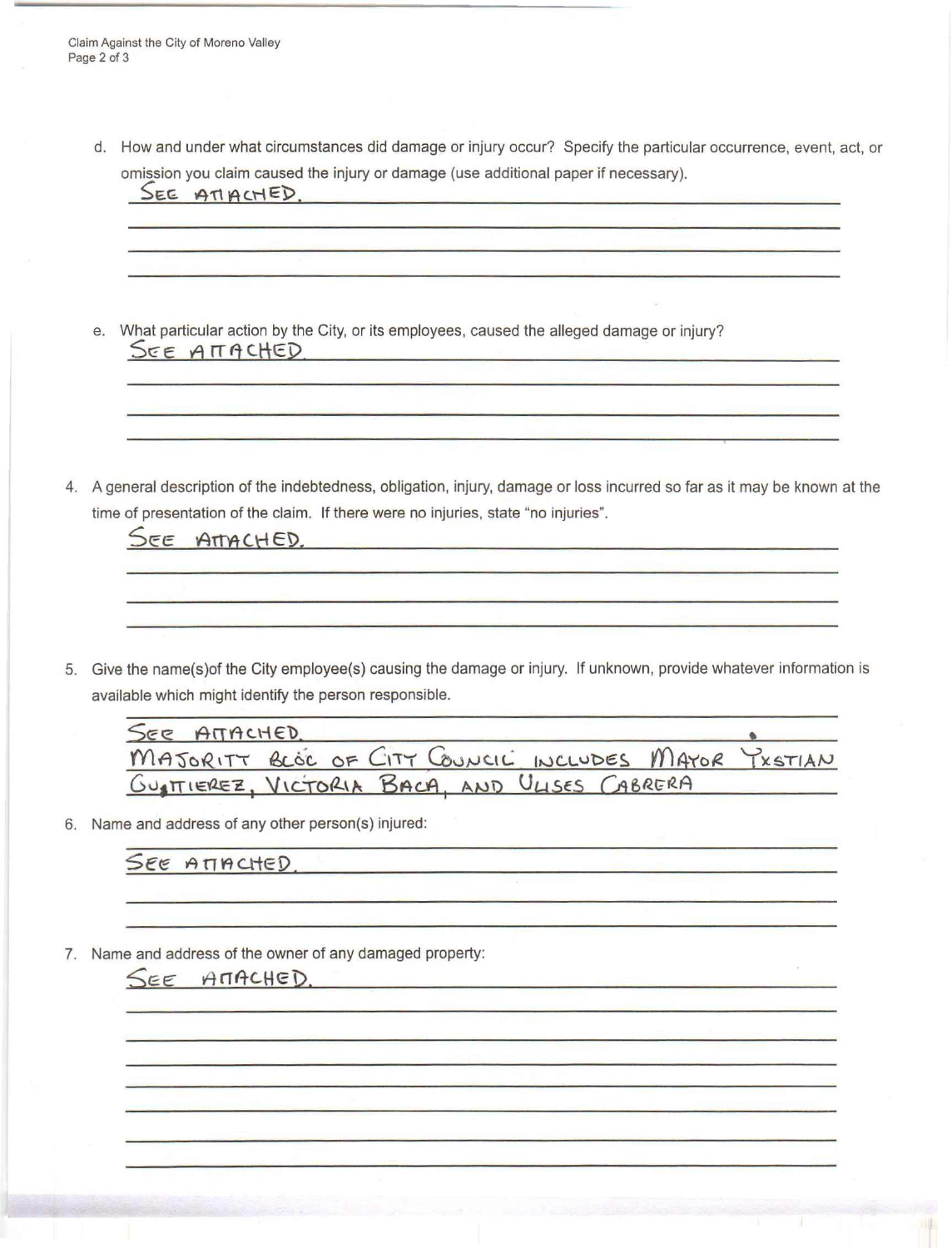| Claim Against the City of Moreno Valley<br>Page 3 of 3                                                                                                                                                                             |                                                                                                                                        |                                                                  |  |
|------------------------------------------------------------------------------------------------------------------------------------------------------------------------------------------------------------------------------------|----------------------------------------------------------------------------------------------------------------------------------------|------------------------------------------------------------------|--|
|                                                                                                                                                                                                                                    |                                                                                                                                        |                                                                  |  |
|                                                                                                                                                                                                                                    |                                                                                                                                        |                                                                  |  |
| Damages claimed:<br>8.                                                                                                                                                                                                             |                                                                                                                                        |                                                                  |  |
| a. Amount claimed as of this date: \$                                                                                                                                                                                              |                                                                                                                                        |                                                                  |  |
| b. Estimate amount of future costs: \$                                                                                                                                                                                             |                                                                                                                                        |                                                                  |  |
| c. Total amount claimed:                                                                                                                                                                                                           | <u> 1989 - Alexander Stadt Bernard Bernard Bernard Bernard Bernard Bernard Bernard Bernard Bernard Bernard Bernard</u><br>$\mathbb{S}$ |                                                                  |  |
| d. Basis for computation of amounts claimed (Include copies of all bills, invoices, estimates, etc.):                                                                                                                              |                                                                                                                                        |                                                                  |  |
| WITHIN THE JURISDICTION OF THE SUPERIOR COURT                                                                                                                                                                                      |                                                                                                                                        |                                                                  |  |
|                                                                                                                                                                                                                                    |                                                                                                                                        |                                                                  |  |
|                                                                                                                                                                                                                                    |                                                                                                                                        |                                                                  |  |
|                                                                                                                                                                                                                                    |                                                                                                                                        |                                                                  |  |
|                                                                                                                                                                                                                                    |                                                                                                                                        |                                                                  |  |
| Names and addresses of all witnesses, hospitals, doctors, etc:<br>9.                                                                                                                                                               |                                                                                                                                        |                                                                  |  |
| a. SEE AMACHED                                                                                                                                                                                                                     |                                                                                                                                        |                                                                  |  |
| <u> 1988 - Jan Berlinger, deutscher Schwarzer und der Schwarzer und der Kanade und der Schwarzer und der Kanade u</u><br>b.                                                                                                        |                                                                                                                                        |                                                                  |  |
| <u> 1999 - Jan James James James James James James James James James James James James James James James James J</u><br>$C_{\rm r}$                                                                                                |                                                                                                                                        |                                                                  |  |
| $\alpha$ , and the contract of the contract of the contract of the contract of the contract of the contract of the contract of the contract of the contract of the contract of the contract of the contract of the contract of the |                                                                                                                                        |                                                                  |  |
|                                                                                                                                                                                                                                    |                                                                                                                                        |                                                                  |  |
|                                                                                                                                                                                                                                    |                                                                                                                                        |                                                                  |  |
|                                                                                                                                                                                                                                    |                                                                                                                                        |                                                                  |  |
|                                                                                                                                                                                                                                    |                                                                                                                                        |                                                                  |  |
|                                                                                                                                                                                                                                    |                                                                                                                                        |                                                                  |  |
|                                                                                                                                                                                                                                    |                                                                                                                                        |                                                                  |  |
|                                                                                                                                                                                                                                    |                                                                                                                                        |                                                                  |  |
| WARNING: IT IS A CRIMINAL OFFENSE TO FILE A FALSE CLAIM.                                                                                                                                                                           |                                                                                                                                        |                                                                  |  |
| (Penal Code Section 72; Insurance Code Section 556)                                                                                                                                                                                |                                                                                                                                        |                                                                  |  |
|                                                                                                                                                                                                                                    |                                                                                                                                        |                                                                  |  |
| I have read the matters and statement made in the above claim and I know the same to be true of my own knowledge,                                                                                                                  |                                                                                                                                        |                                                                  |  |
| except as to those matters stated upon information or belief as to such matters I believe the same to be true. I certify under                                                                                                     |                                                                                                                                        |                                                                  |  |
| penalty of perjury that the foregoing is TRUE and CORRECT.                                                                                                                                                                         |                                                                                                                                        |                                                                  |  |
|                                                                                                                                                                                                                                    |                                                                                                                                        |                                                                  |  |
| Signed this 26TH day of OCTOBER                                                                                                                                                                                                    |                                                                                                                                        | $\frac{18}{18}$ , 20 18, at $\frac{M_0}{R}$ , ALLEY, California. |  |
|                                                                                                                                                                                                                                    |                                                                                                                                        |                                                                  |  |
|                                                                                                                                                                                                                                    |                                                                                                                                        |                                                                  |  |
|                                                                                                                                                                                                                                    |                                                                                                                                        | Claimant's Signature                                             |  |
|                                                                                                                                                                                                                                    |                                                                                                                                        |                                                                  |  |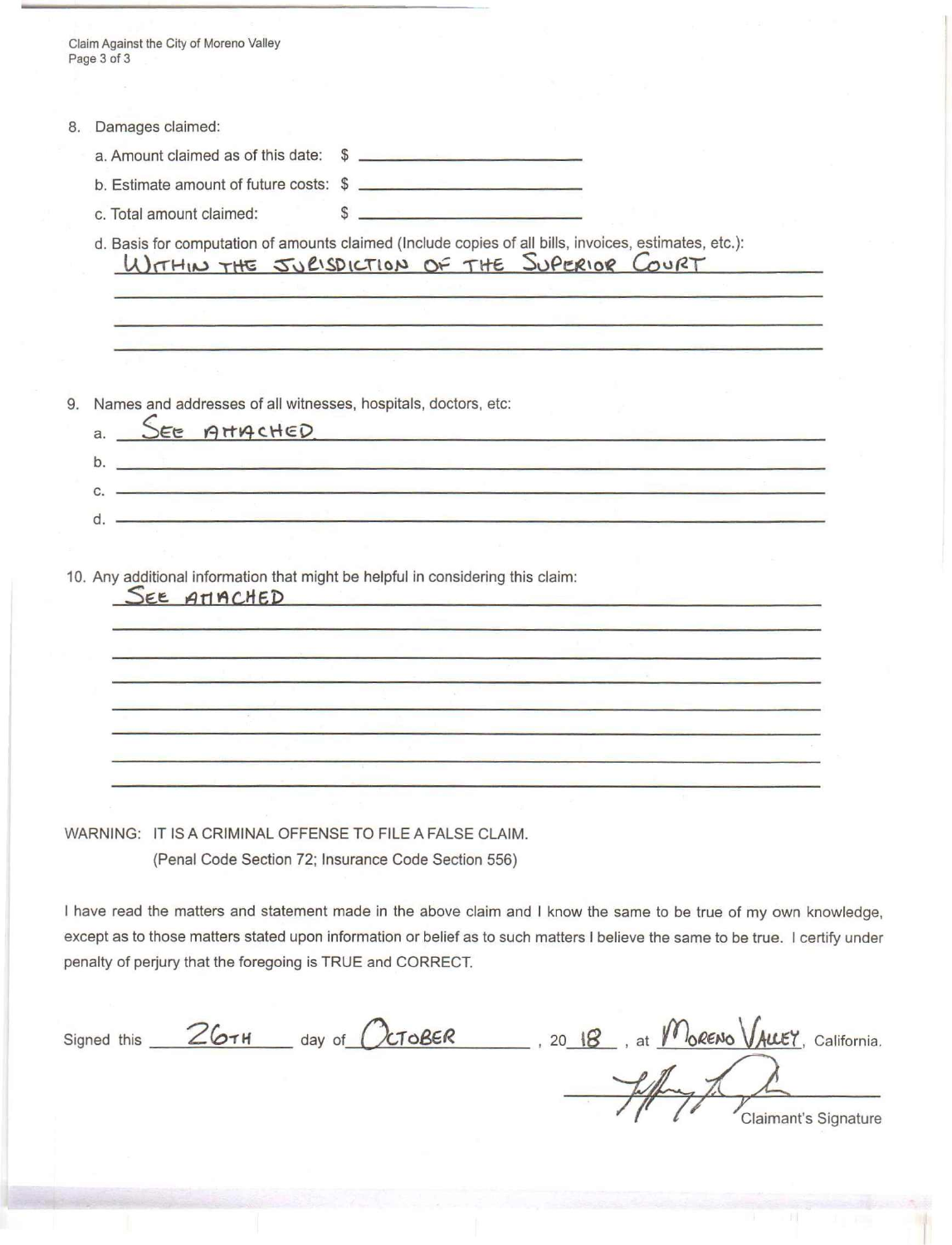| 1              | <b>JEFFREY GIBA</b>                                                                                                                                                                               |                                                                                                                                                                                 |  |  |  |  |  |
|----------------|---------------------------------------------------------------------------------------------------------------------------------------------------------------------------------------------------|---------------------------------------------------------------------------------------------------------------------------------------------------------------------------------|--|--|--|--|--|
| $\overline{2}$ | Claimant                                                                                                                                                                                          |                                                                                                                                                                                 |  |  |  |  |  |
| 3              | <b>CITY OF MORENO VALLEY</b>                                                                                                                                                                      |                                                                                                                                                                                 |  |  |  |  |  |
| 4              |                                                                                                                                                                                                   |                                                                                                                                                                                 |  |  |  |  |  |
| 5              | JEFFREY GIBA, Claimant                                                                                                                                                                            | <b>SUPPLEMENTAL INFORMATION</b>                                                                                                                                                 |  |  |  |  |  |
| 6              | VS.                                                                                                                                                                                               | <b>REGARDING CLAIM AGAINST THE</b><br><b>CITY OF MORENO VALLEY</b>                                                                                                              |  |  |  |  |  |
| 7              | CITY OF MORENO VALLEY, Respondent                                                                                                                                                                 |                                                                                                                                                                                 |  |  |  |  |  |
| 8              |                                                                                                                                                                                                   |                                                                                                                                                                                 |  |  |  |  |  |
| 9              |                                                                                                                                                                                                   |                                                                                                                                                                                 |  |  |  |  |  |
| 10             | <b>INTRODUCTION</b>                                                                                                                                                                               |                                                                                                                                                                                 |  |  |  |  |  |
| 11             |                                                                                                                                                                                                   |                                                                                                                                                                                 |  |  |  |  |  |
| 12             | Claimant's due process rights and equal protection rights under the United States Constitution<br>were violated by the City. The maintenance of a 42 United States Code Section 1983 action does  |                                                                                                                                                                                 |  |  |  |  |  |
| 13             | not require a Government Claim. However, the Claimant wishes to give the City of Moreno<br>Valley an opportunity to remedy the situation and to settle this matter without further litigation.    |                                                                                                                                                                                 |  |  |  |  |  |
| 14             | In addition, because of the actions by the parties described below, Claimant has been placed in                                                                                                   |                                                                                                                                                                                 |  |  |  |  |  |
| 15             | the position of unwillingly depriving his constituents of their right to good government. Claimant<br>has been harmed because his constituents being so deprived could make a claim that Claimant |                                                                                                                                                                                 |  |  |  |  |  |
| 16             | is committing "honest services fraud." The actions described below are designed to intimidate<br>and chill the Claimant's free speech, and to thwart and obstruct his diligence in serving his    |                                                                                                                                                                                 |  |  |  |  |  |
| 17             | constituents. Therefore, Claimant is being deprived of his First Amendment and Fourteenth                                                                                                         |                                                                                                                                                                                 |  |  |  |  |  |
| 18             | Amendment right to serve faithfully in the office to which he was elected.                                                                                                                        |                                                                                                                                                                                 |  |  |  |  |  |
| 19             | SPECIFIC ACTIONS TAKEN BY VARIOUS PARTIES AS AGENTS OF THE CITY                                                                                                                                   |                                                                                                                                                                                 |  |  |  |  |  |
| 20             |                                                                                                                                                                                                   | As Assistant City Manager, Tom DeSantis intercepted my personal private City email                                                                                              |  |  |  |  |  |
| 21             |                                                                                                                                                                                                   | and then proceeded to contact March JPA (Joint Powers Agency) Executive Director Dr.<br>Danielle Wheeler to inform her that I did not represent Moreno Valley in anyway, at any |  |  |  |  |  |
| 22             |                                                                                                                                                                                                   | time or anywhere. She had invited me to an update on the Cactus Channel (a drainage                                                                                             |  |  |  |  |  |
| 23             |                                                                                                                                                                                                   | ditch) – a project I was instrumental in moving forward when on the Board of the JPA.<br>This communication was clearly meant to undermine my relationship with the JPA and     |  |  |  |  |  |
| 24             | set the tone for the future obstruction I would be subjected to by Moreno Valley executive<br>staff and elected officials with the goal of damaging my ability to effectively represent           |                                                                                                                                                                                 |  |  |  |  |  |
| 25             | both my city and constituents.                                                                                                                                                                    |                                                                                                                                                                                 |  |  |  |  |  |
|                |                                                                                                                                                                                                   |                                                                                                                                                                                 |  |  |  |  |  |
|                |                                                                                                                                                                                                   |                                                                                                                                                                                 |  |  |  |  |  |

## 1